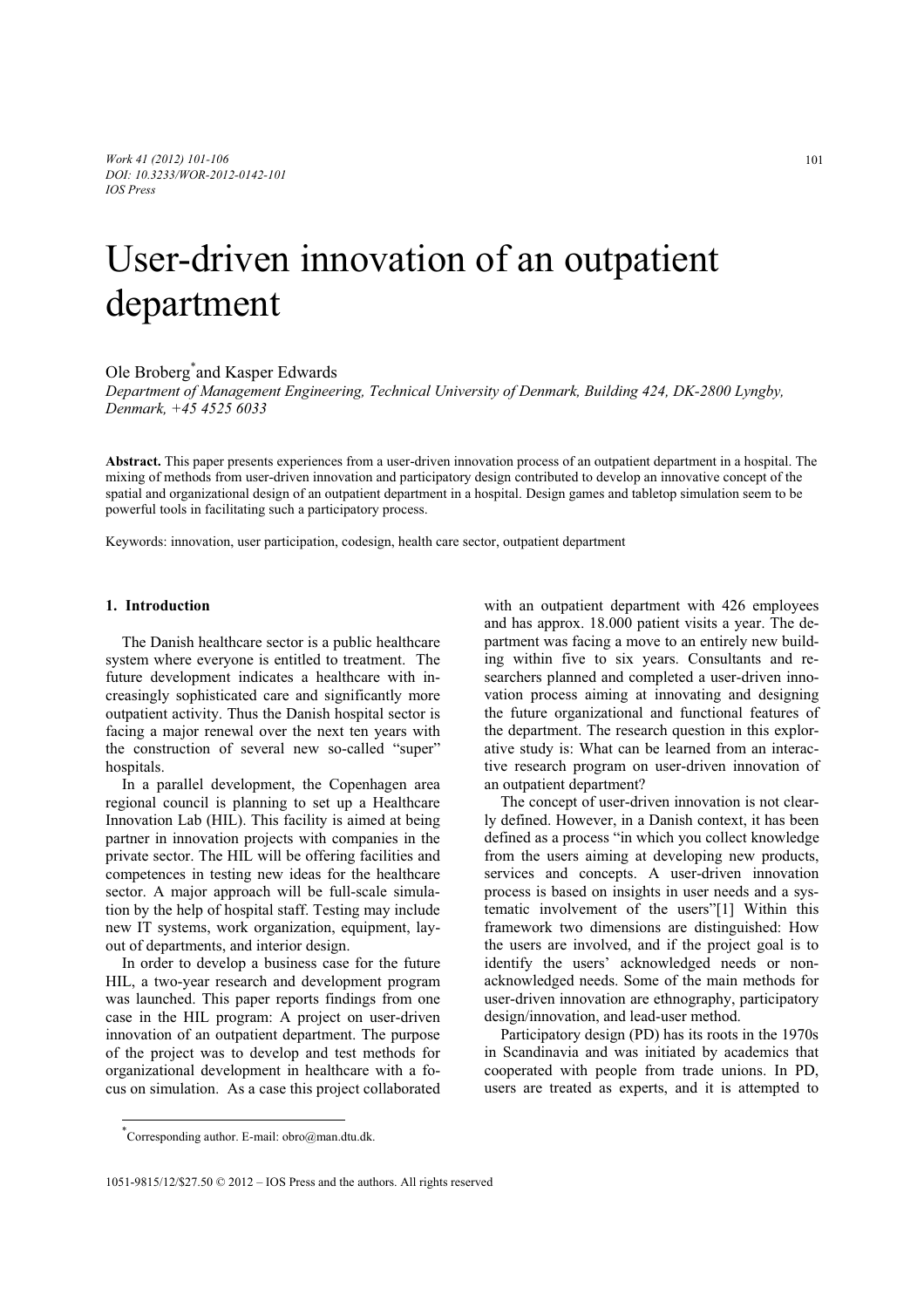bring their (tacit) knowledge and skills into the research and design process [2]. In participatory innovation the focus is widened to include business processes as well. The point of departure is that the design in itself is not enough to create a successful innovation. The design of a business model is as equal importance. Participatory innovation builds on crossdisciplinary collaboration between users, design anthropologists, sociologists, industrial designers, interaction designers, engineers, economists and people skilled in marketing and innovation management. Codesign, sometimes termed co-creation, can be understood as an attempt to "facilitate users, researchers, designers and others to cooperate creatively, so that they can jointly explore and envision ideas, make and discuss sketches, and tinker with mock-ups or prototypes" [2]. Codesign focuses on developing and using 'generative tools' that can establish 'a shared design language' and enable people to 'communicate visually and directly with each other' during the creative process [2].

## **2. Method**

This project was accomplished within an interactive research framework, stressing that both the practitioner and the research system would gain new knowledge and experience. The research team consisted of five people with engineering or nursing background. A user group from the outpatient department was formed and included two medical doctors, two nurses, and one secretary. The project included three main phases: 1) researchers' observations of current work practice in the outpatient department, 2) four codesign workshops with five staff members from the department aiming at designing the future department, and 3) three tabletop simulation workshops aimed at innovating the organization and functional layout of the future outpatient department.

#### **3. Results**

#### *3.1. Field observations*

The research team spent two days on ethnographic inspired observations and video recording in the outpatient department. Observation of current work practice identified a number of factors that lowered efficiency of the department, some of which being:

- The updating of medical records was far behind the inflow, resulting in a huge accumulation of records.
- Inadequate work processes in the reception resulting in a confusing mixture of patient and relatives service, phone conversations, and writings.
- It was difficult to deliver test results and referrals to the right medical doctors.
- The multiple IT systems were slow, not user friendly, and each system required a logon.
- Several medical doctors and nurses were often interrupted in work processes due to supervision of junior doctors or questions related to the IT system.
- Narrow hallways, accumulated goods, and inadequate posting of signs characterized the spatial surroundings.

All in all, the outpatient department seemed to be working, mostly due to a running informal coordination by the staff, and not due to a well-organized system.

#### *3.2. Codesign workshops*

The workshops with the user group were aimed at developing conceptual ideas for the future organization and functional layout of the new outpatient department. Four workshops, each of a duration of three hours, were accomplished over a period of three months:

Workshop 1: Visions, challenges, and breakdowns

Workshop 2: The dream outpatient department

Workshop 3: Consolidating the dream department

## Workshop 4: The department in 3D

At the end the users presented the results from the four workshops for the architect and the department management.

In *workshop 1* the users were asked to briefly state, "what characterizes the outpatient department in year 2020?" The main activity then was two sessions in which the users identified breakdowns in the current work practice.

PostIt notes, and flows and sequence models on a large cardboard facilitated the first session. The user group was divided into sub-groups based on their role i.e. doctors, nurses and the secretary. This was done to avid consensus and identify as many break downs as possible.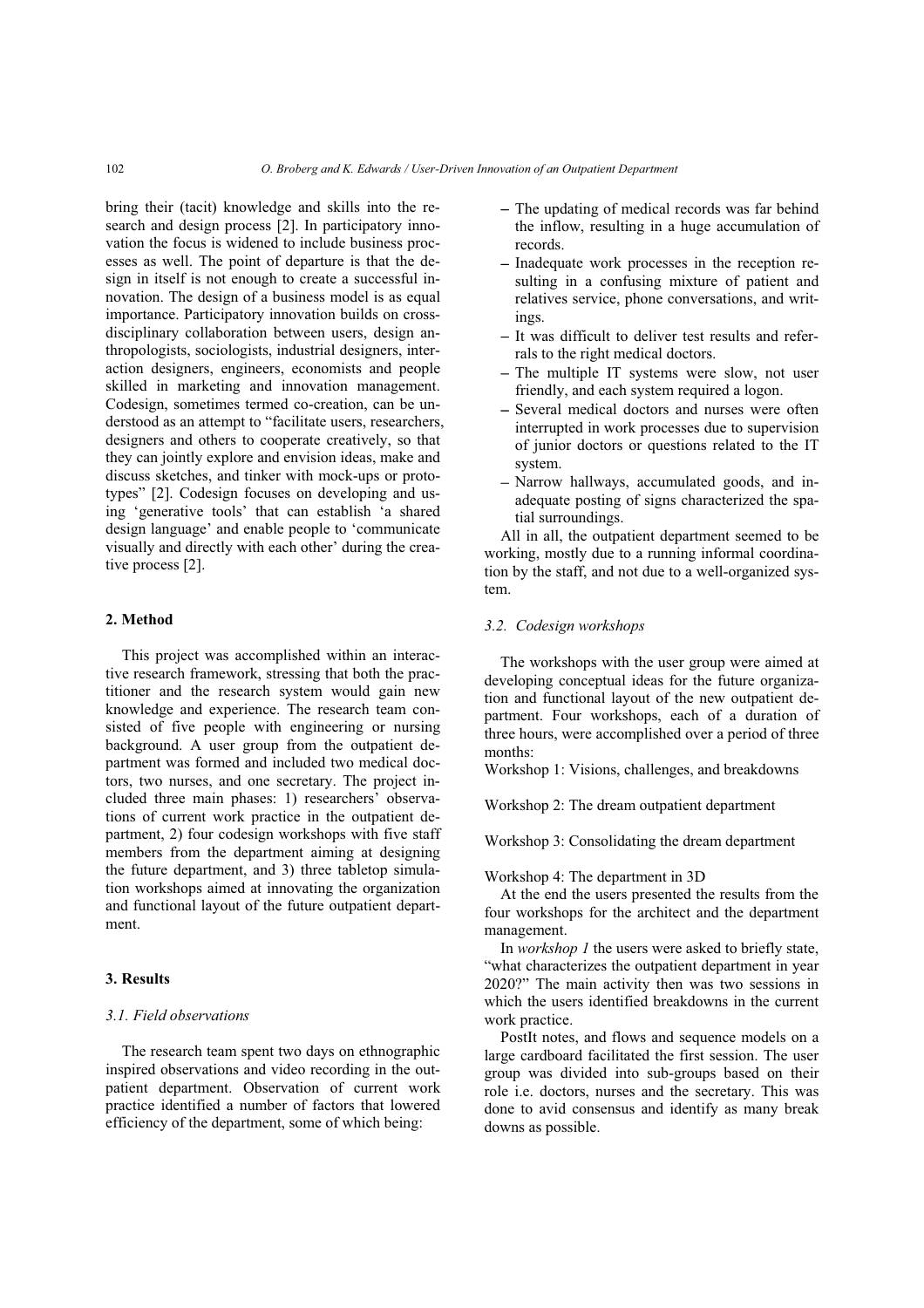In the second session the user group quickly articulated their visions, which encompassed more efficient use of resources, improved support of work processes, more resourceful patients, and improved patient service including same day completion. This was done with the whole user group who were asked to pay attention to the breakdowns when characterizing year 2020.

The main activity at *workshop 2* was two design games focusing on sketching the 'dream outpatient department'. The first design game revolved around an A1cardboard with a printed figure of three overlapping ovals (see Figure 1). A number of small cardboard pieces representing different staff members, rooms, and activities had been prepared. The user group was asked to interpret the game board as they liked but they had to design their dream department on the A1 cardboard. The oval shapes did not provide the user group with a resemblance to the layout of their department. This forced the user group to break their established understanding of department layout and rethink.

In the next design game the game board was switched to a rectangular layout, which share natural resemblance to the department layout. The game pieces were rectangular cardboards, and the users were asked to consider the layout of different functions relative to each other. The group was asked to develop the department in this layout. In both design games a LEGO character was introduced as a patient, and the user group has to explain how the patient would pass through a consultation.



Fig. 1 User group in workshop 2

In both design games the user group developed a new conceptual understanding of the outpatient department. The first design game produced significant results in the sense that the user group was able to

develop a radically different department layout. Using the oval shapes the user group quickly explored different designs and began to develop principles for the design. The principles focused both on patient and medical needs. Patients should walk as little as possible and be offered comfortable waiting facilities close to their treatment room. Medical staff should have a back office where patients were not allowed; this should be on a different floor. Patients should be received in the center making it easy to refer them in the right direction. Functions should be grouped according to medical need rather than economic efficiency. The principle was to complete the patient as quickly as possible – which in turn might prove to be economically feasible.

Design game two forced the user group back in the box. However, the user group maintained the principles developed in the first design game and worked hard to create the same solution within this rectangular geometry. This proved very hard as this geometry had many constraints imposed by the classic long hallway connecting all rooms. In the end the user group broke the set geometry to accommodate their focus on a central station for patients and staff (see Figure 2)



Fig. 2 Design game two in workshop 2

*Workshop 3* focused on consolidating the conceptual ideas from the previous workshop. Patient scenarios were introduced and played out on the game board representing the future department. The research team and the users themselves inquired into the concept during the scenarios being played.

During this workshop the new concept for the future department were detailed and things adjusted due to new insights.

*Workshop 4* presented the user group with 3D rendering of the researchers perception of the department developed on workshop 2 and 3. The 3D ren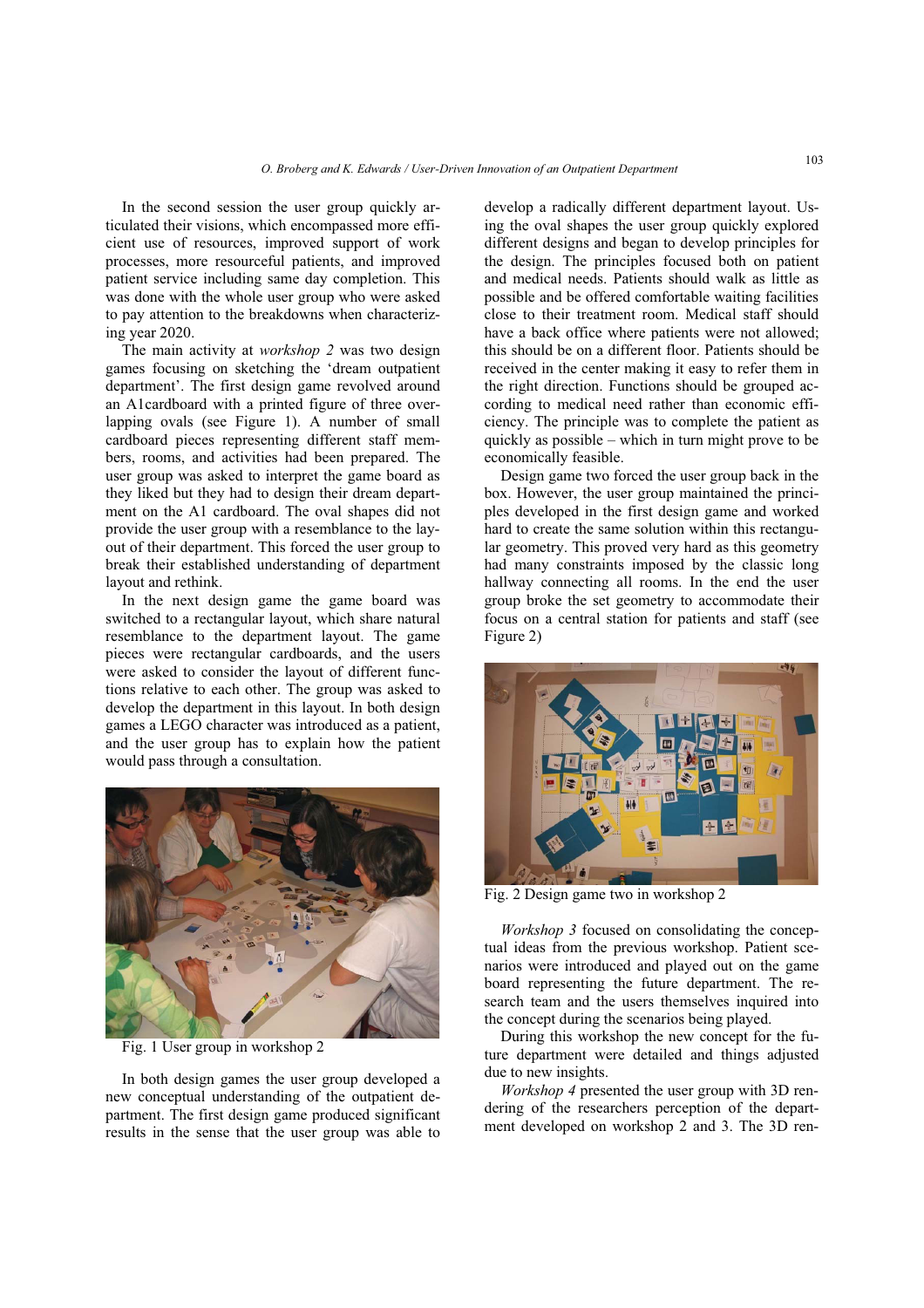derings showed detailed images of waiting area, reception, back office and treatment rooms. The reaction from the user group was a strong focus on the details in the images. Design of the doctor-patient consultation couch, design of the utensil car etc. were immediately discussed. This narrow focus came at the expense of the larger picture – the overall design of the department.

The research team then challenged the users by presenting an idea of a bridge with a captain. This was done because the previous workshops had highlighted that management and organization in the department was less formalized with most initiative placed in the hands of the individual doctors, nurses and secretaries. With no direct management the staff had grown accustomed to make it as they went along. However, the bridge with a captain prompted a discussion that fragmented into two positions: 1) We are better off without management and 2) Coordination would help the many unforeseen situations. The user group left the session with the understanding that a change in physical layout had to be accompanied with a change in organization.

## *3.3 Tabletop simulation workshops*

In the third phase selected features of the future department were simulated in three tabletop simulation workshops with the user group.

The *first simulation* workshop took place around a blank A 0 format cardboard. Other materials included PostIt notes, LEGO characters, felt-tip pens, and most importantly: detailed written patient scenarios for a limited number of patient cases in the outpatient department. The patient scenarios detailed time consumption for each activities that patient would be associated with that patient e.g. 1) patient arriving, 2) reporting to front desk, 3) prepare examination room etc. Two different organizational models were simulated: 1) The patient can be completed during one visit only, and 2) The patient is completed over several visits to the department. The simulation question was: For each model what are the requirements concerning work organization and the spatial layout of the department? The simulation took place by playing the different patient scenarios with LEGO characters representing the patient and the medical staff. Rooms and activities were noted on PostIt's and placed on the game board.

The simulations showed that it would be possible to reduce the number of visits for a cancer patient from five to two, which was a surprise for the user group. This, however, would require a new distribution of roles between the outpatient department and the primary health care sector, as well as improved use of IT between patient and medical staff. In the course of simulation, it was realized that the functional requirements of the examination rooms at the outpatient department was important. The question was weather they should be specialized rooms or multi-functional rooms. Multifunctional rooms would allow for patients to stay in the room during the entire consultation. Otherwise the patient had to move back and forth between a several rooms.

The *second simulation* workshop focused on two main topics: 1) Multi-functional or specialized rooms and the spatial layout of these and auxiliary rooms, and 2) introducing a bridge and a "captain" aiming at creating an overview and improved coordination. The materials for the workshop were a sort of 3D tabletop simulation using empty shoeboxes as representing rooms, and LEGO characters representing patients and medical staff. The patient scenarios from the first simulation were used again. Members of the user group were playing the role as themselves i.e. doctor, nurse and secretary. The shoeboxes made it easy to play a number of different layouts because they could be rearranged instantly if a new room configuration were to be tested. The main simulation questions were: 1) Is the bridge a physical place or a function? And what type of IT-support is needed? 2) What is the optimal room layout concerning possible bottlenecks and patient waiting times?



Fig. 3 The star model in simulation workshop 2

The simulations pointed to the multi-functional consultation room as the most adequate (albeit most expensive). Following this realization different configurations of the rooms were simulated. During a break a discussion unfolded and a new configuration model emerged. One of the problems of being the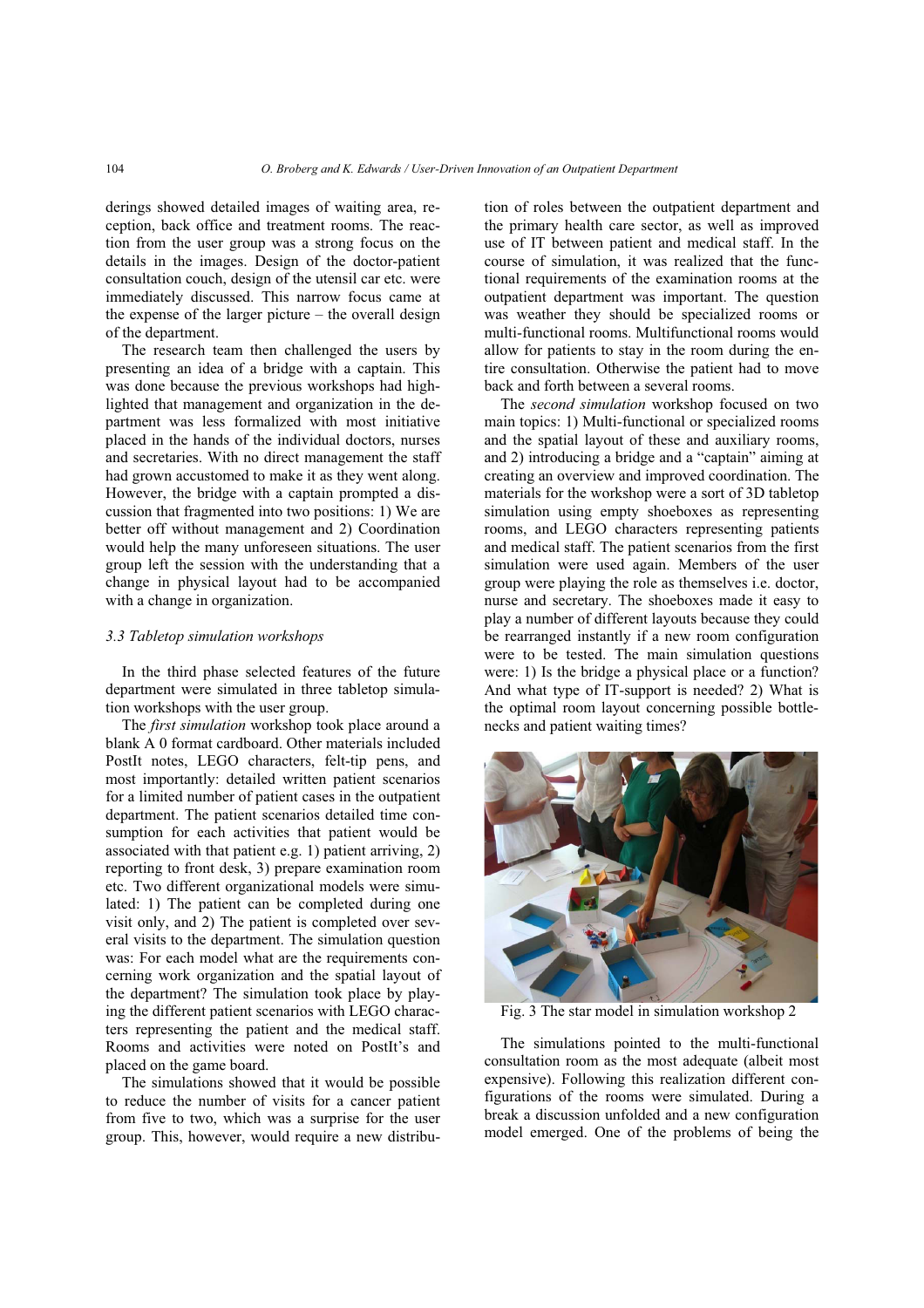captain on the bridge was the limited overview presented by the current long hallway design. It hampered communication and thus coordination.

In a discussion of this problem an idea of a circular layout emerged, which quickly became referred to as the star model (Figure 3). This was a quite new concept for an outpatient department, fully separating a medical staff area in the center, from the patient areas. The shoeboxes were placed in this circular configuration and new simulations of patient scenarios were carried out.

In the *third simulation* workshop, the star model was consolidated by inviting medical staff from other hospitals to simulate their type of patients in the start model. This provided an indication that the star model could be used in other types of outpatient departments.

#### **4. Discussion**

In this project the participatory design and codesign approach has been the dominating framework for staging a user-driven innovation process. The user group for this outpatient project has been the medical staff alone. As such, another very important user group, the patients have only been indirectly represented. During the workshops and simulation activities the patients were represented through the medical staff and the research team building on experiences and acting as patients in the simulations. This has clearly been a limitation in the project. It was, however, very difficult to recruit patients from the outpatient department. Even though the researchers and user group tried to act as patients, this perspective was not adequately presented in the project. The consequences were an increased focus on the medical processes surrounding the patient. Patients are important players in healthcare and their views and insights must be used.

Compared to participatory innovation it is clear that the research and user group together did not make up an ideal user-driven innovation team. Expertise within architecture, hospital planning, and interaction design would have made up a more complete team allowing for a dialogue between users and a number of different domain designers.

The outpatient department in this project was scheduled to move to new premises with the design phase beginning roughly at the same time as this project ended. This meant that the user group was in a position to develop and conceptual designing the

future outpatient department. This could then have been *presented to* architects and other relevant designers that were working on the new outpatient departments. Unfortunately the user group was not part of an actual ongoing design project in which they communicated with designers on real design proposals.

The research team tried to compensate this by challenge the user group with questions and suggestions. The lack of architectural and hospital planning experience of the researchers meant that these perspectives were not articulated with sufficient insight and weight.

Given the right knowledge and skills it was possible to challenge the user group into new insights. The most successful example was a research team member, a specialist in patient safety, who introduced the analogy to a ship and the need for a bridge with a captain. This was the first step in the direction of changing the organization of the outpatient department.

Reflecting further on the user-driven innovation process from the research perspective there were some major learning points:

1. The design object was not a product but a complex sociotechnical system entailing elements of culture, politics and learning. The terms of user' acknowledged needs and non-acknowledged needs seem not appropriate in this case as they dissolve in culture and politics in the meeting between different professional domains. The division of labor between medical doctors and nurses turned out to be a sensitive issue. However, when introduced by the researchers in the workshops the staff members were able to articulate their concerns and see new options.

2. The workshops and simulation events can be seen as temporary innovation labs in which experiments with the future design of the department were conducted. Using flexible and design oriented objects in the workshops and simulations seem to enhance innovation and design experiments. The objects were capable of sustaining ideas. The star model developed through and discussion in front of a flipover. The ideas were transferred into drawings and text on the paper screen. Next, they were transferred to the gaming board with shoeboxes, and hence transferred into documents with text and pictures.

3. The concrete design of the future outpatient department was the major focus. The innovation of the outpatient department as a hospital functionality was by that in the background, maybe resulting in a lower innovation height than could have been reached. On the other side, however, taking departure in the actual